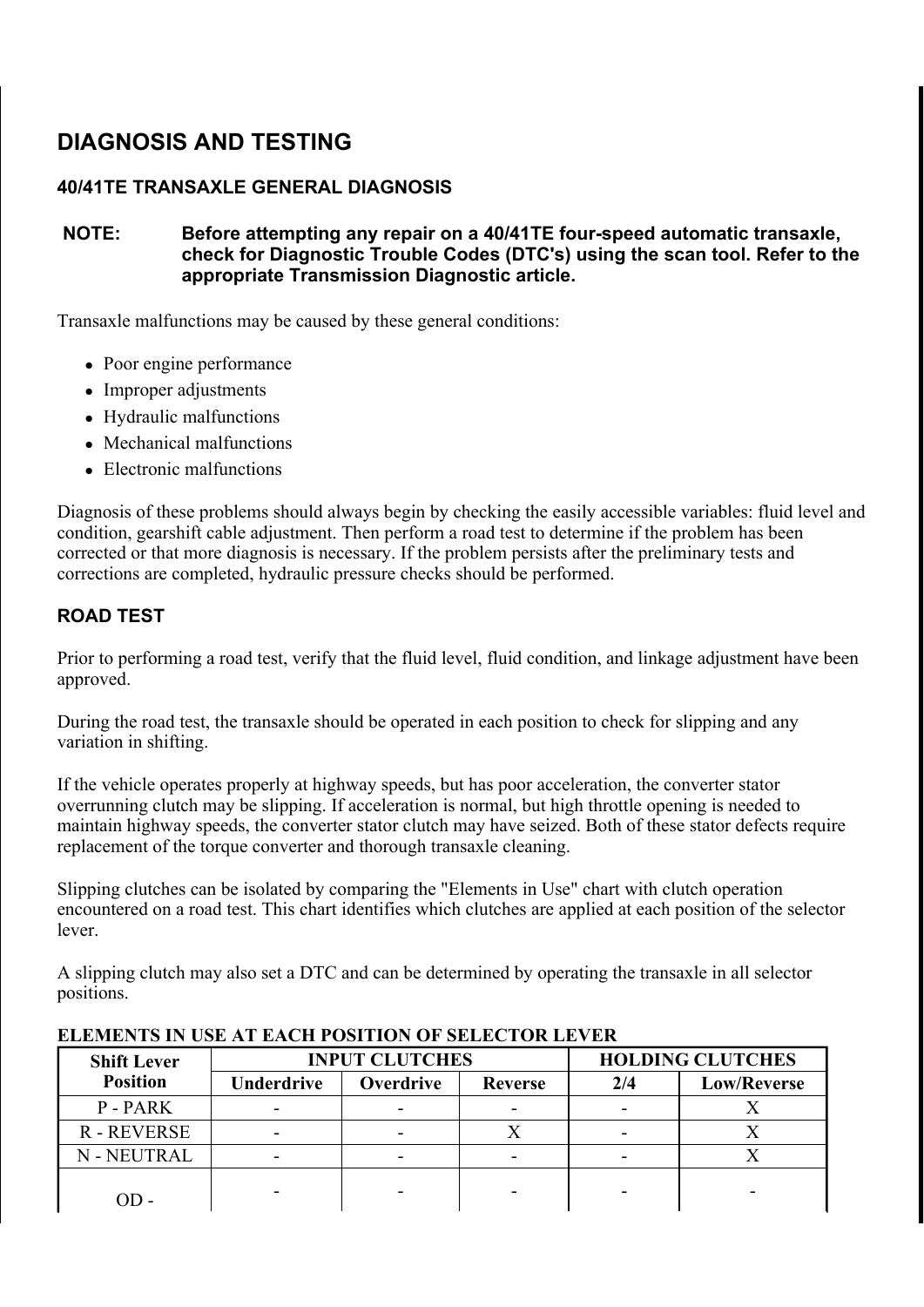| <b>OVERDRIVE</b>                                                                       |   |   |  |   |   |
|----------------------------------------------------------------------------------------|---|---|--|---|---|
| First                                                                                  | X |   |  |   | X |
| Second                                                                                 | X |   |  | X |   |
| Direct                                                                                 | X | X |  |   |   |
| Overdrive                                                                              |   | X |  | X |   |
| $D$ - DRIVE*                                                                           |   |   |  |   |   |
| First                                                                                  | X |   |  |   | X |
| Second                                                                                 | X |   |  | X |   |
| Direct                                                                                 | X | X |  |   |   |
| $L$ - $LOW*$                                                                           |   |   |  |   |   |
| First                                                                                  | X |   |  |   | X |
| Second                                                                                 | X |   |  | X |   |
| Direct                                                                                 | X | X |  |   |   |
| * Vehicle upshift and downshift speeds are increased when in these selector positions. |   |   |  |   |   |

The process of elimination can be used to detect any unit which slips and to confirm proper operation of good units. Road test analysis can diagnose slipping units, but the cause of the malfunction cannot be determined. Practically any condition can be caused by leaking hydraulic circuits or sticking valves.

# HYDRAULIC PRESSURE TESTS



81920979

#### Fig. 4: ELECTRICAL CONNECTORS AT CASE Courtesy of CHRYSLER LLC

NOTE: Before performing the hydraulic pressure tests be certain to disconnect the Variable Line Pressure (VLP) electrical connector (2) at the transmission. Check for and clear any codes that may have been set after performing any hydraulic pressure tests and connecting the Variable Line Pressure (VLP) electrical connector.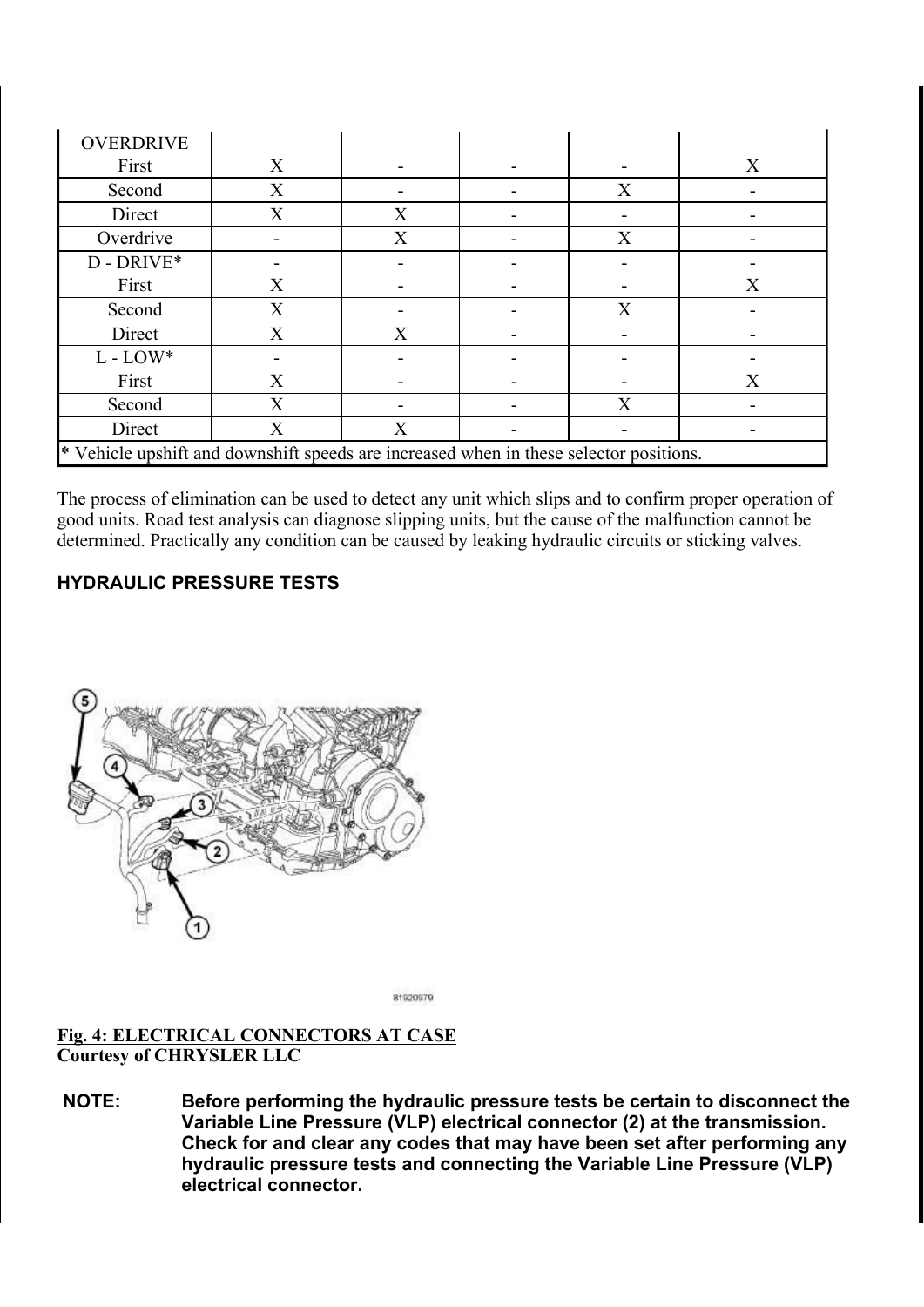

#### Fig. 5: Pressure Taps Courtesy of CHRYSLER LLC

| 11 - OVERDRIVE CLUTCH    |
|--------------------------|
| 2 - TORQUE CONVERTER OFF |
| 3 - LOW/REVERSE CLUTCH   |
| 4 - 2/4 CLUTCH           |
| 5 - REVERSE CLUTCH       |
| 6 - UNDERDRIVE CLUTCH    |

Pressure testing is a very important step in the diagnostic procedure. These tests usually reveal the cause of most hydraulic transaxle problems.

Before performing pressure tests, be certain that fluid level and condition, and shift cable adjustments have been checked and approved. Fluid must be at operating temperature 150 to 200° F. (66 to 93° C).

Install an engine tachometer, raise vehicle on hoist which allows front wheels to turn, and position tachometer so it can be read.

Attach 300 psi Gauge C-3293-SP to port(s) (1) overdrive clutch, (2) torque converter off, (3) low/reverse clutch, (4) 2/4 clutch, (5) reverse clutch, (6) underdrive clutch required for test(s) being conducted. Use Adapter Set L-4559 to adapt gauge(s) to transaxle.

#### TEST ONE-SELECTOR IN LOW (1st GEAR)

- 1. Attach pressure gauge to the low/reverse clutch tap.
- 2. Move selector lever to the (L) position.
- 3. Allow vehicle wheels to turn and increase throttle opening to achieve an indicated vehicle speed to 20 mph.
- 4. Low/reverse clutch pressure should read 115 to 145 psi.
- 5. This test checks pump output, pressure regulation and condition of the low/reverse clutch hydraulic circuit and shift schedule.

#### TEST TWO-SELECTOR IN DRIVE (2nd GEAR)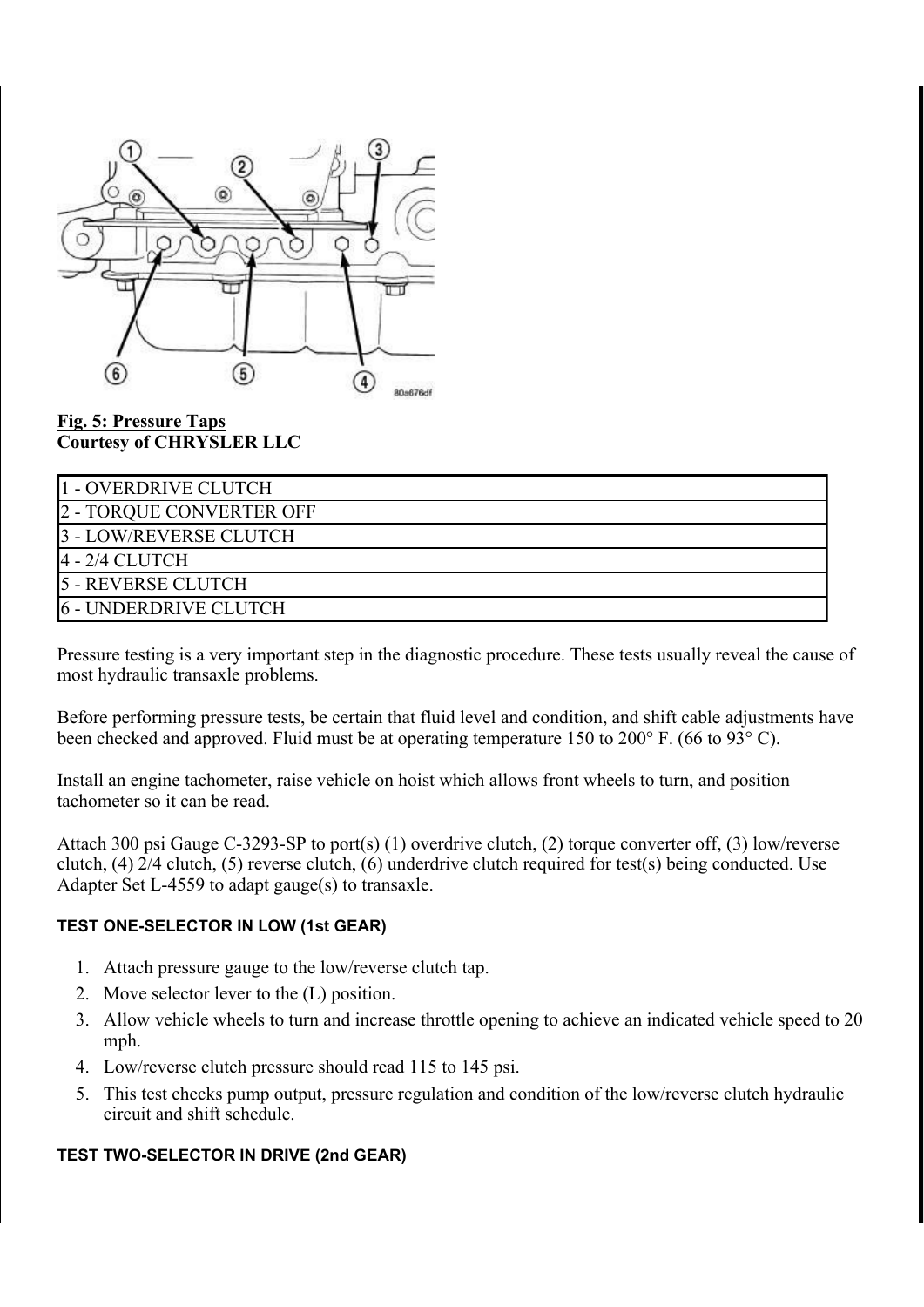## NOTE: This test checks the underdrive clutch hydraulic circuit as well as the shift schedule.

- 1. Attach gauge to the underdrive clutch tap.
- 2. Move selector lever to the 3 position.
- 3. Allow vehicle wheels to turn and increase throttle opening to achieve an indicated vehicle speed of 30 mph.
- 4. In second gear the underdrive clutch pressure should read 110 to 145 psi.

## TEST TWO A-SELECTOR IN OD (4th Gear)

# NOTE: This test checks the underdrive clutch hydraulic circuit as well as the shift schedule.

- 1. Attach gauge to the underdrive clutch tap.
- 2. Move selector lever to the (OD) position.
- 3. Allow wheels to rotate freely and increase throttle opening to achieve an indicated speed of 40 mph.
- 4. Underdrive clutch pressure should read below 5 psi. If not, then either the solenoid assembly or PCM/TCM is at fault.

# TEST THREE-OVERDRIVE CLUTCH CHECK (3rd and 2nd Gear)

- 1. Attach gauge to the overdrive clutch tap.
- 2. Move selector lever to the (OD) position.
- 3. Allow vehicle wheels to turn and increase throttle opening to achieve an indicated vehicle speed of 20 mph. Vehicle should be in 3rd gear.
- 4. Overdrive clutch pressure should read 74 to 95 psi.
- 5. Move selector lever to the (3) position and increase indicated vehicle speed to 30 mph.
- 6. The vehicle should be in second gear and overdrive clutch pressure should be less than 5 psi.
- 7. This test checks the overdrive clutch hydraulic circuit as well as the shift schedule.

# TEST FOUR-SELECTOR IN OVERDRIVE (4th Gear)

- 1. Attach gauge to the 2/4 clutch tap.
- 2. Move selector lever to the (OD) position.
- 3. Allow vehicle front wheels to turn and increase throttle opening to achieve an indicated vehicle speed of 30 mph. Vehicle should be in 4th gear.
- 4. The 2/4 clutch pressure should read 75 to 95 psi.
- 5. This test checks the 2/4 clutch hydraulic circuit.

# TEST FIVE-SELECTOR IN OVERDRIVE (4th Gear-CC on)

- 1. Attach gauge to the torque converter clutch off pressure tap.
- 2. Move selector lever to the (OD) position.
- 3. Allow vehicle wheels to turn and increase throttle opening to achieve an indicated vehicle speed of 50 mph. Vehicle should be in 4th gear, CC on.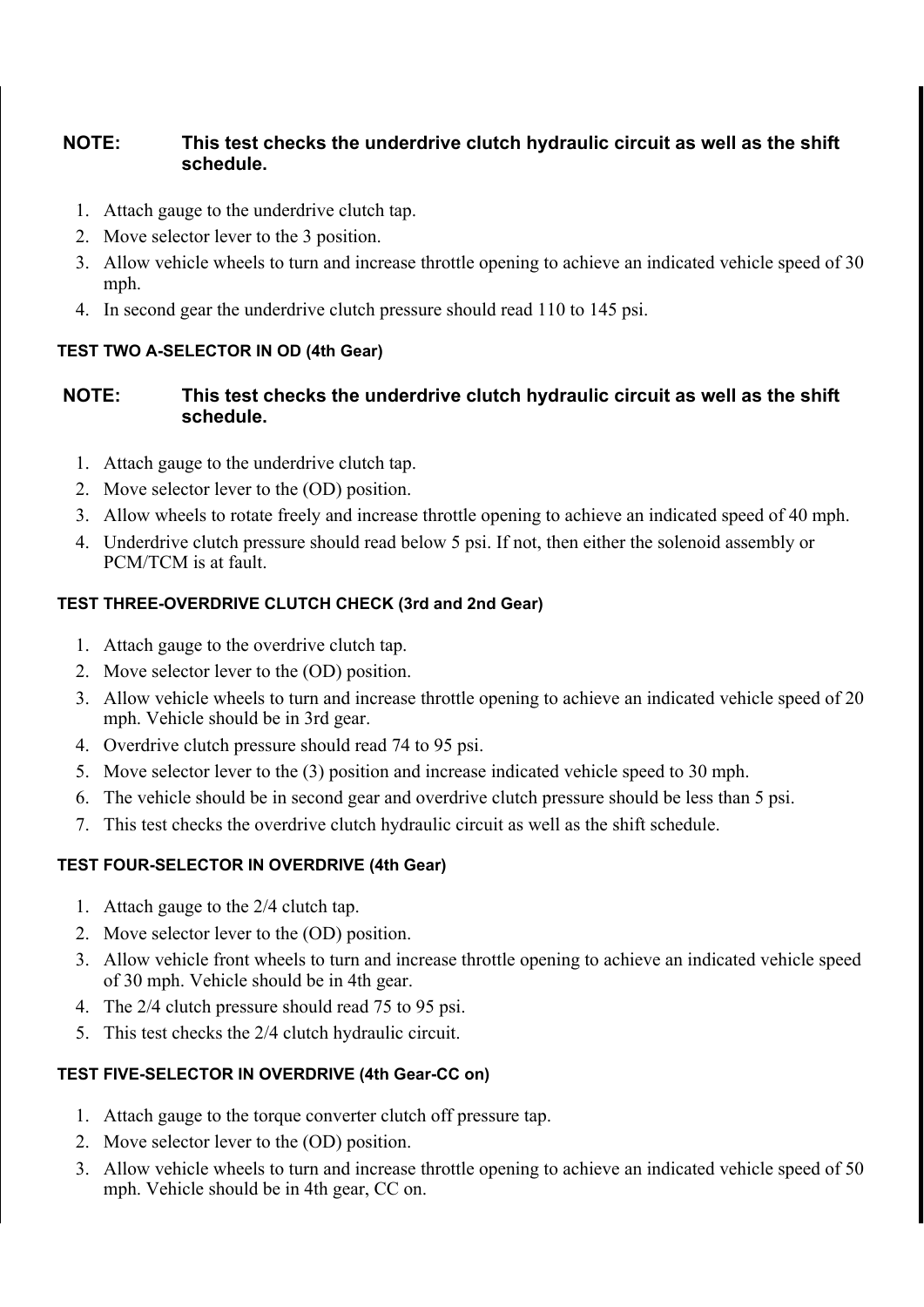- 4. Torque converter clutch off pressure should be less than 5 psi.
- 5. This test checks the torque converter clutch hydraulic circuit.

## TEST SIX-SELECTOR IN REVERSE

- 1. Attach gauges to the reverse and LR clutch tap.
- 2. Move selector lever to the (R) position.
- 3. Read reverse clutch pressure with output stationary (foot on brake) and throttle opened to achieve 1500 rpm.
- 4. Reverse and LR clutch pressure should read 165 to 235 psi.
- 5. This test checks the reverse clutch hydraulic circuit.

# TEST RESULT INDICATIONS

- 1. If proper line pressure is found in any one test, the pump and pressure regulator are working properly.
- 2. Low pressure in all positions indicates a defective pump, a clogged filter, or a stuck pressure regulator valve.
- 3. Clutch circuit leaks are indicated if pressures do not fall within the specified pressure range.
- 4. If the overdrive clutch pressure is greater than 5 psi in 4 of Test Three, a worn reaction shaft seal ring or a defective solenoid assembly is indicated.
- 5. If the underdrive clutch pressure is greater than 5 psi in 4 of Test Two A, a defective solenoid assembly or PCM/TCM is the cause.

|                                            |                    |                                    |                                   | <b>Pressure Taps</b>            |                                                 |                      |                              |
|--------------------------------------------|--------------------|------------------------------------|-----------------------------------|---------------------------------|-------------------------------------------------|----------------------|------------------------------|
| Gear<br><b>Selector</b><br><b>Position</b> | <b>Actual Gear</b> | <b>Underdrive</b><br><b>Clutch</b> | <b>Overdrive</b><br><b>Clutch</b> | <b>Reverse</b><br><b>Clutch</b> | <b>Torque</b><br>Converter<br><b>Clutch Off</b> | 2/4<br><b>Clutch</b> | Low/Reverse<br><b>Clutch</b> |
| <b>PARK</b><br>$0$ mph $*$                 | <b>PARK</b>        | $0 - 2$                            | $0 - 5$                           | $0 - 2$                         | 60-110                                          | $0 - 2$              | 115-145                      |
| <b>REVERSE</b><br>$0$ mph $*$              | <b>REVERSE</b>     | $0 - 2$                            | $0 - 7$                           | 165-235                         | 50-100                                          | $0 - 2$              | 165-235                      |
| <b>NEUTRAL</b><br>$0$ mph $*$              | <b>NEUTRAL</b>     | $0 - 2$                            | $0 - 5$                           | $0 - 2$                         | 60-110                                          | $0 - 2$              | 115-145                      |
| LOW<br>$20$ mph $#$                        | <b>FIRST</b>       | 110-145                            | $0 - 5$                           | $0 - 2$                         | 60-110                                          | $0 - 2$              | 115-145                      |
| 3<br>$30$ mph $#$                          | <b>SECOND</b>      | 110-145                            | $0 - 5$                           | $0 - 2$                         | 60-110                                          | $115 -$<br>145       | $0 - 2$                      |
| 3<br>$45$ mph $#$                          | <b>DIRECT</b>      | 75-95                              | 75-95                             | $0 - 2$                         | 60-90                                           | $0 - 2$              | $0 - 2$                      |
| <b>OD</b><br>$30$ mph $#$                  | <b>OVERDRIVE</b>   | $0 - 2$                            | 75-95                             | $0 - 2$                         | 60-90                                           | 75-95                | $0 - 2$                      |
| <b>OD</b>                                  | <b>OVERDRIVE</b>   |                                    |                                   |                                 |                                                 |                      |                              |

## PRESSURE CHECK SPECIFICATIONS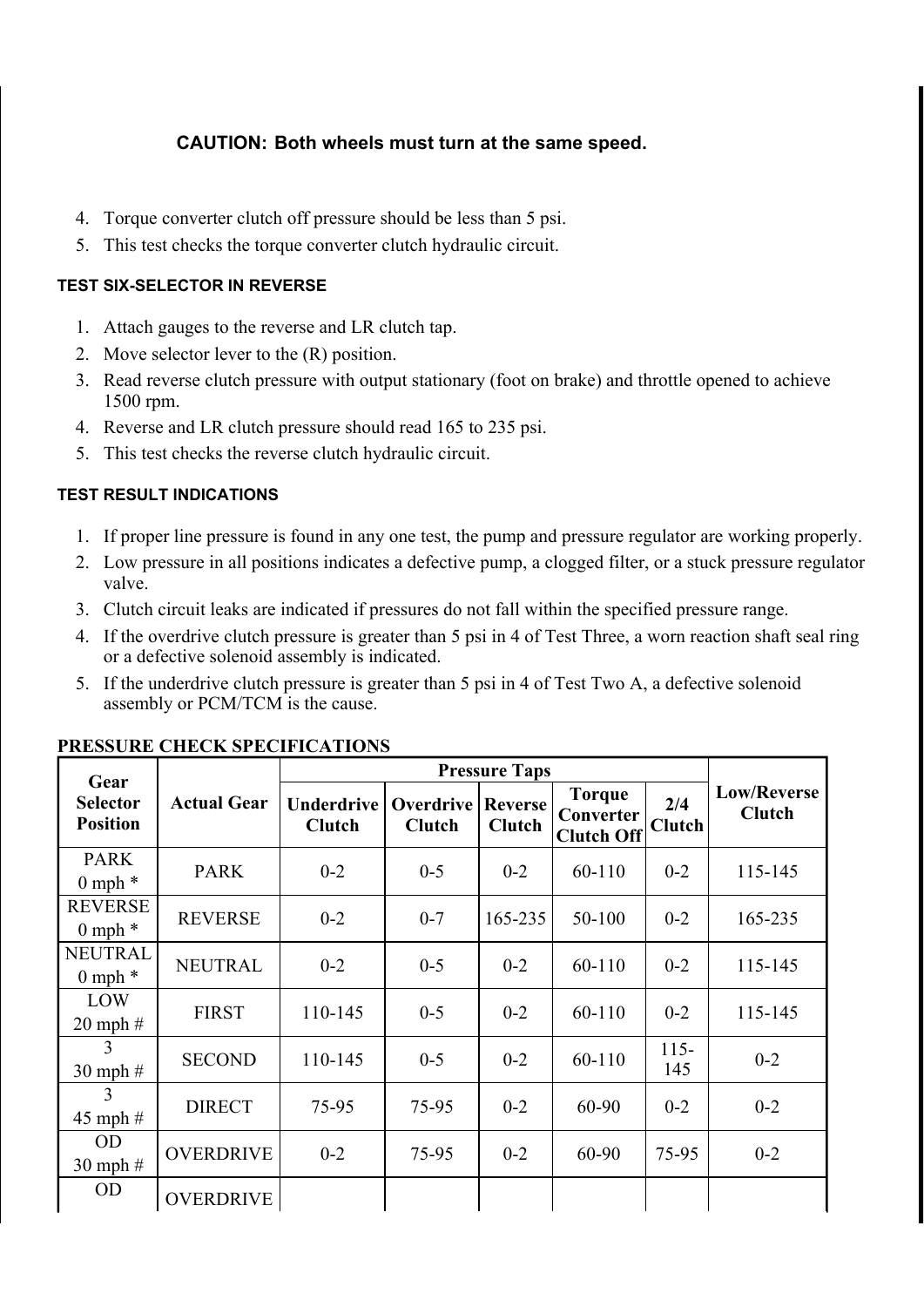| $50$ mph $\#$ WITH TCC                                          | $0 - 2$ | 75-95 | $0 - 2$ | $0 - 5$ | 75-95 | 0-2 |
|-----------------------------------------------------------------|---------|-------|---------|---------|-------|-----|
| * Engine speed at 1500 rpm                                      |         |       |         |         |       |     |
| # CAUTION: Both front wheels must be turning at the same speed. |         |       |         |         |       |     |

# CLUTCH AIR PRESSURE TESTS



## Fig. 6: Air Pressure Test Plate Courtesy of CHRYSLER LLC

| 1 - AIR PRESSURE TEST PLATE TOOL 6056 |
|---------------------------------------|
| 2 - ACCUMULATORS                      |
|                                       |

Inoperative clutches can be located using a series of tests by substituting air pressure for fluid pressure using Air Pressure Test Plate 6056 (1) .



Fig. 7: Testing Reverse Clutch Courtesy of CHRYSLER LLC

- AIR PRESSURE TEST PLATE 6056

- AIR NOZZLE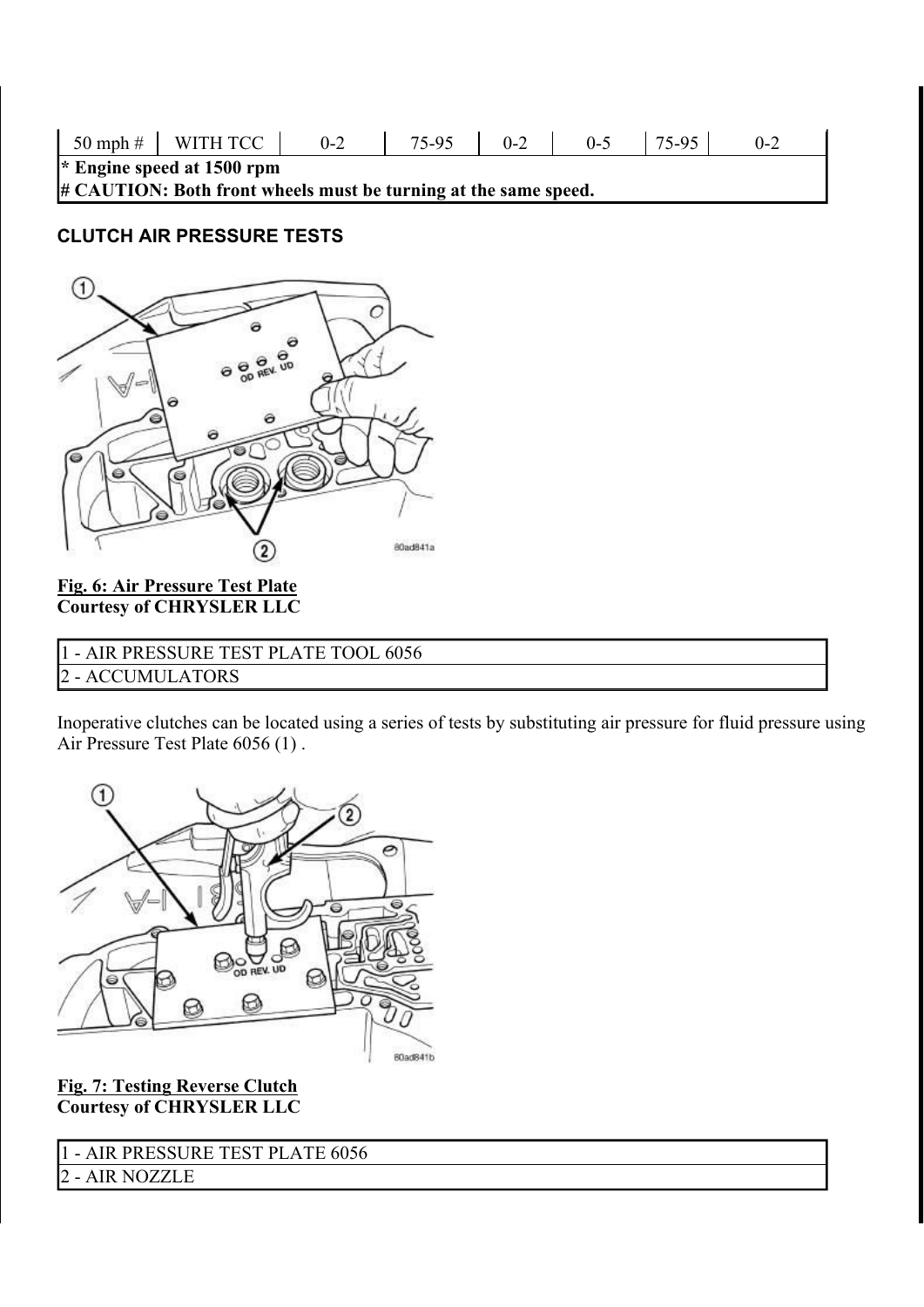The clutches may be tested by applying air pressure (2) to their respective passages. The valve body must be removed and Air Pressure Test Plate 6056 (1) installed. To make air pressure tests, proceed as follows:

#### NOTE: The compressed air supply must be free of all dirt and moisture. Use a pressure of 30 psi.

Remove oil pan and valve body. See Transmission and Transfer Case/Automatic - 41TE/VALVE BODY - Removal.

#### OVERDRIVE CLUTCH

Apply air pressure to the overdrive clutch apply passage and watch for the push/pull piston to move forward. The piston should return to its starting position when the air pressure is removed.

#### REVERSE CLUTCH

Apply air pressure to the reverse clutch apply passage and watch for the push/pull piston to move rearward. The piston should return to its starting position when the air pressure is removed.

#### 2/4 CLUTCH

Apply air pressure to the feed hole located on the 2/4 clutch retainer. Look in the area where the 2/4 piston contacts the first separator plate and watch carefully for the 2/4 piston to move rearward. The piston should return to its original position after the air pressure is removed.

#### LOW/REVERSE CLUTCH

Apply air pressure to the low/reverse clutch feed hole (rear of case, between 2 bolt holes). Then, look in the area where the low/reverse piston contacts the first separator plate. Watch carefully for the piston to move forward. The piston should return to its original position after the air pressure is removed.

#### UNDERDRIVE CLUTCH

Because this clutch piston cannot be seen, its operation is checked by function. Air pressure is applied to the low/reverse and the 2/4 clutches. This locks the output shaft. Use a piece of rubber hose wrapped around the input shaft and a pair of clamp-on pliers to turn the input shaft. Next apply air pressure to the underdrive clutch. The input shaft should not rotate with hand torque. Release the air pressure and confirm that the input shaft will rotate.

## TORQUE CONVERTER HOUSING FLUID LEAKAGE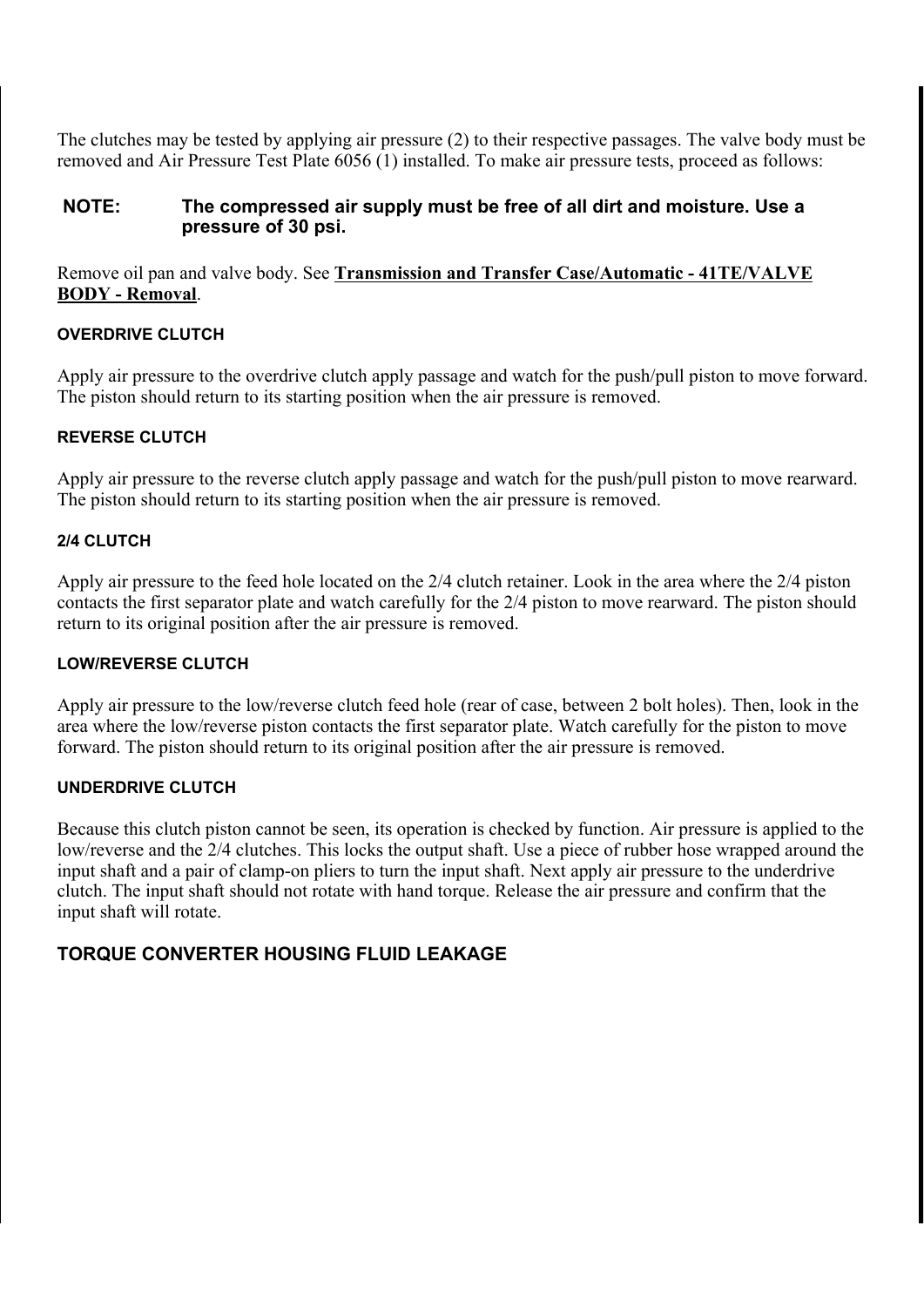

Fig. 8: Converter Housing Leak Paths Courtesy of CHRYSLER LLC

| 1 - PUMP SEAL                |
|------------------------------|
| 2 - PUMP VENT                |
| 3 - PUMP BOLT                |
| 4 - PUMP GASKET              |
| <b>5 - CONVERTER HOUSING</b> |
| <b>6 - CONVERTER</b>         |
| 7 - REAR MAIN SEAL LEAK      |

When diagnosing converter housing fluid leaks, three actions must be taken before repair:

- 1. Verify proper transmission fluid level.
- 2. Verify that the leak originates from the converter housing area and is transmission fluid.
- 3. Determine the true source of the leak.

Fluid leakage at or around the torque converter area may originate from an engine oil leak. The area should be examined closely. Factory fill fluid is red and, therefore, can be distinguished from engine oil.

Some suspected converter housing fluid leaks may not be leaks at all. They may only be the result of residual fluid in the converter housing, or excess fluid spilled during factory fill, or fill after repair. Converter housing leaks have several potential sources inspect pump seal (1), pump vent (2), pump bolts (3), pump gasket (4), converter housing (5), converter (6) and a rear main seal leak (7). Through careful observation, a leak source can be identified before removing the transmission for repair.

Pump seal leaks tend to move along the drive hub and onto the rear of the converter. Pump O-ring or pump body leaks follow the same path as a seal leak. Pump attaching bolt leaks are generally deposited on the inside of the converter housing and not on the converter itself. Pump seal or gasket leaks usually travel down the inside of the converter housing.

#### TORQUE CONVERTER LEAKAGE